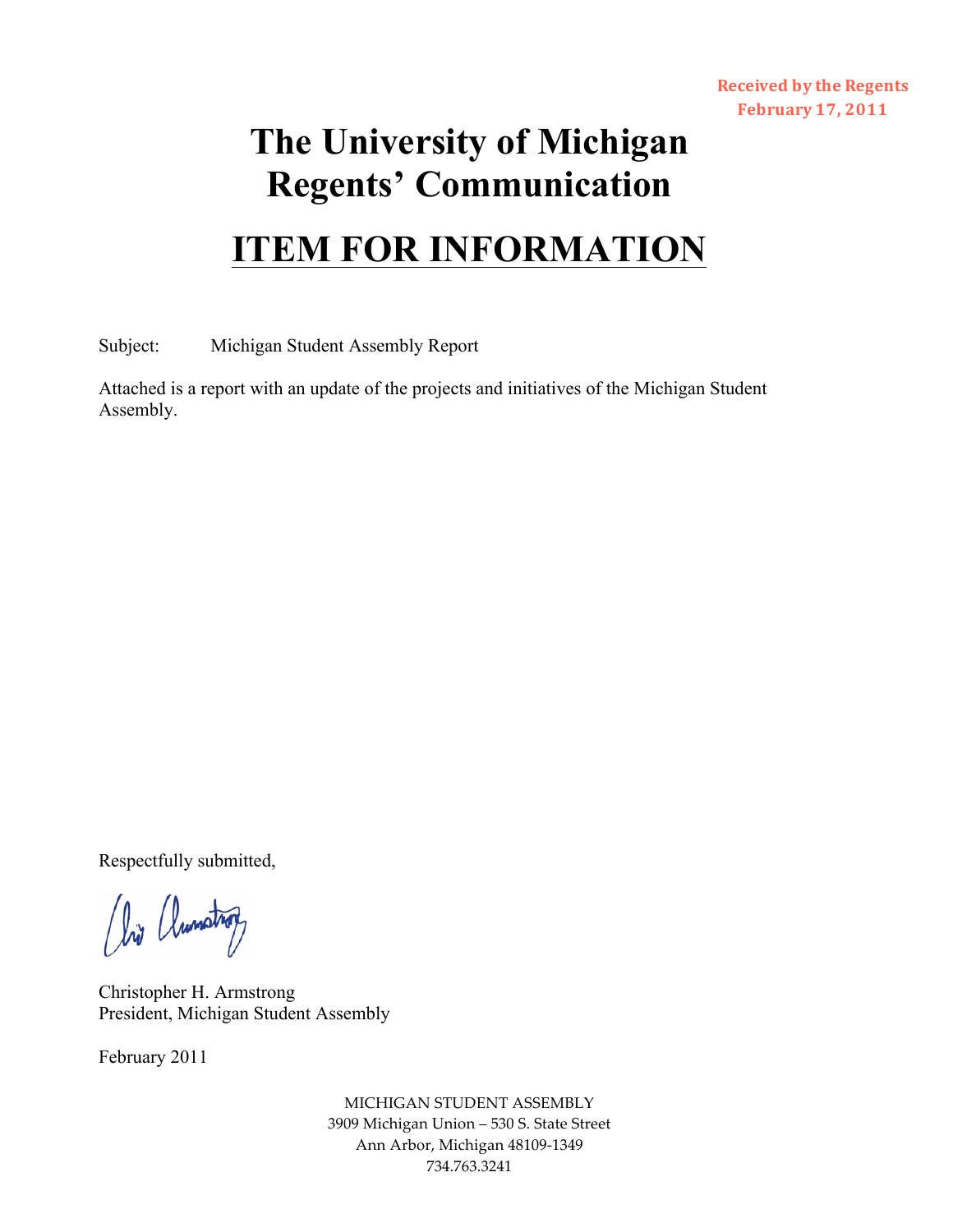President Coleman, Regents, and Executive Officers,

Thank you for the opportunity to address you today. Here are a few items that the Michigan Student Assembly has been working on in the past month.

*Open Housing Report* The Open Housing Initiative, a student collective made up of representatives from the Michigan Student Assembly, Residence Halls Association, the College Democrats, ACLU – U of M Chapter, and others, has completed its proposal for an Open Housing proposal at the University. The Initiative has been working closely with Vice President Harper, Dean of Student Laura Blake Jones, and Housing to figure out an effective way to implement the proposal and satisfy the demand of students for a policy change. Students will be having a meeting with relevant administrators to discuss this process within the next month.

*Anti-Bullying Event* The Michigan Student Assembly, along with the LGBT Caucus of the Michigan Democratic Party, will be hosting an event on February  $19<sup>th</sup>$  to kick-off a statewide campaign in Michigan against bullying. This event will emphasize the importance of keeping our schools safe in Michigan for all students against the threats of bullying. Speakers at the event include former state representative Alma Wheeler-Smith, Washtenaw Prosecuting Attorney Brian Mackie, Washtenaw Sheriff Jerry Clayton, and Student Body President at the University of Michigan Christopher Armstrong. MSA will be busing students from Ann Arbor to the Ypsilanti Library for the event.

*Intellectual Minds Making A Difference* On February 11th, Next Level, a joint program created by the MSA Minority Affairs Commission (MAC) and Intellectual Minds Making a Difference (IMMAD), will bring 60 students from Southfield-Lathrup High School's Medical Academy in order to introduce them to the University of Michigan's Ann Arbor campus. This one-day field trip is intended to expose minority students to the benefits of a path to higher education. Hosted by fifteen student leaders of various minority student organizations and academic disciplines, Next Level will allow high school students to be immersed in a day in the life of a college student. These students will be attending classes, touring campus, eating in a Residence Hall cafeteria, and attending a panel discussion of current students.

*Transportation for Student Organizations* Recently, the Ginsberg Center stopped its service to provide cars for student organizations that need transportation for service projects. Many of these student organizations have had to make due with carpooling or renting, which can be costly and inefficient for those groups that organize large service projects or service days. The Michigan Student Assembly is proud to announce that it will be re-establishing this service to student organizations, through collaboration with Parking and Transportation Services, so that service organization can reserve cars for their projects. This service will be run through the MSA Front Office, and any community service student organization will be able to use it.

*What to Fix Campaign* This past month, the Michigan Student Assembly launched its What to Fix (WTF) Campaign, a campus-wide campaign to solicit ideas from student on how to improve campus. This campaign will be out in the Residence Halls and classrooms to gather ideas from students on what would make their experience at Michigan better. Many projects for MSA have

> MICHIGAN STUDENT ASSEMBLY 3909 Michigan Union - 530 S. State Street Ann Arbor, Michigan 48109-1349 734.763.3241